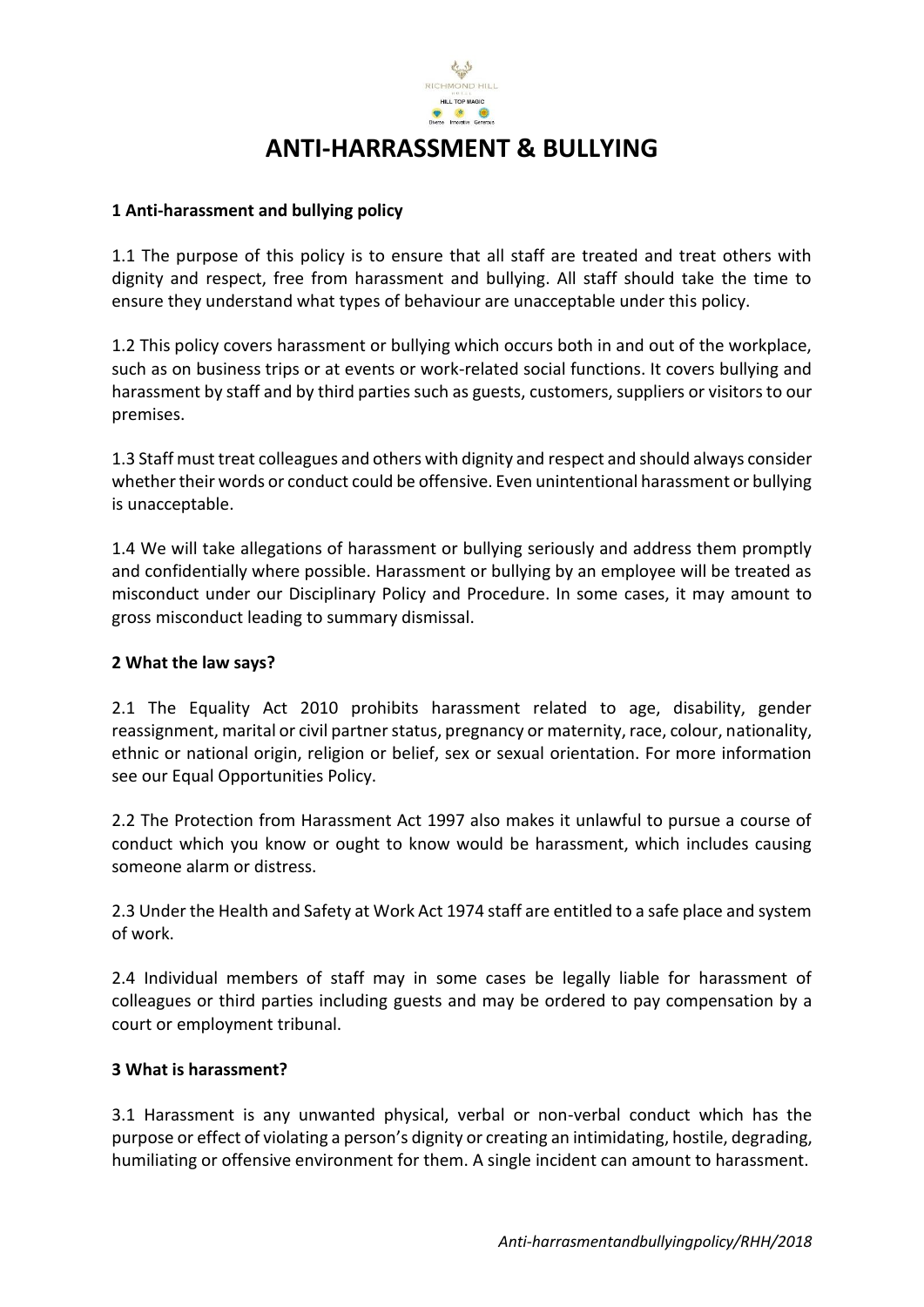

3.2 It also includes treating someone less favourably because they have submitted or refused to submit to such behaviour in the past.

3.3 Unlawful harassment may involve conduct of a sexual nature (sexual harassment), or it may be related to age, disability, gender reassignment, marital or civil partner status, pregnancy or maternity, race, colour, nationality, ethnic or national origin, religion or belief, sex or sexual orientation. Harassment is unacceptable even if it does not fall within any of these categories.

3.4 Harassment may include, by non-exhaustive example:

3.4.1 unwanted physical conduct or "horseplay", including touching, pinching, pushing, grabbing, brushing past someone, invading their personal space, and more serious forms of physical or sexual assault.

3.4.2 unwelcome sexual advances or suggestive behaviour (which the harasser may perceive as harmless), and suggestions that sexual favours may further a career or that a refusal may hinder it;

3.4.3 continued suggestions for social activity after it has been made clear that such suggestions are unwelcome.

3.4.4 sending or displaying material that is pornographic or that some people may find offensive (including e-mails, text messages, video clips and images sent by mobile phone or posted on the internet);

3.4.5 offensive or intimidating comments or gestures, or insensitive jokes or pranks.

3.4.6 mocking, name calling, mimicking or belittling a person's disability.

3.4.7 racist, sexist, homophobic or ageist jokes, or derogatory or stereotypical remarks about a particular ethnic or religious group or gender.

3.4.8 outing or threatening to out someone as gay or lesbian.

3.4.9 ignoring or shunning someone, for example, by deliberately excluding them from a conversation or a workplace social activity.

3.4.10 abusive language and jokes.

3.4.11 name calling.

3.4.12 the display or circulation of offensive written or visual material including emails, text messages, video clips and photographs taken or sent using mobile phones or via the internet.

3.4.13 lewd and/or unwelcome comments about own or another's appearance.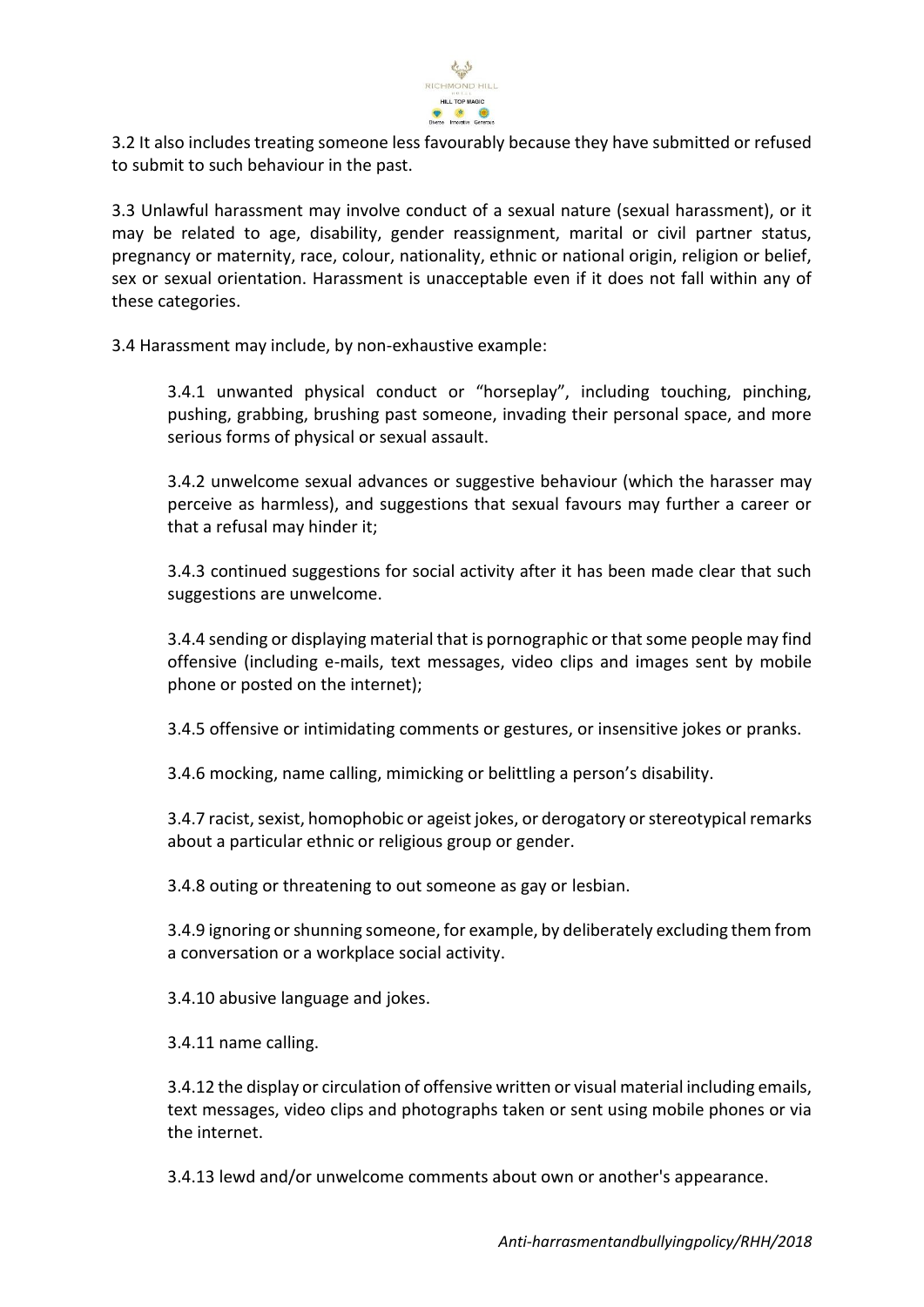

3.4.14 physical contact which is unwanted and/or unnecessary.

3.4.15 physical threats, assault and insulting behaviour or gestures.

3.4.16 open hostility towards workers of a particular group including organised hostility in the workplace.

3.4.17 exclusion from normal workplace conversation or social events.

3.4.18 inappropriate assumptions about the capabilities of individuals.

3.4.19 unfair allocation of work and responsibilities.

3.4.20 persistent, unwarranted criticism.

3.4.21 setting impossible deadlines.

3.5 A person may be harassed even if they were not the intended "target". For example, a person may be harassed by racist jokes about a different ethnic group if they create an offensive environment for him.

#### **4 What is bullying?**

4.1 Bullying is offensive, intimidating, malicious or insulting behaviour involving the misuse of power that can make a person feel vulnerable, upset, humiliated, undermined or threatened. Power does not always mean being in a position of authority but can include both personal strength and the power to coerce through fear or intimidation.

4.2 Bullying can take the form of physical, verbal and non-verbal conduct. Bullying may include, by way of example:

4.2.1 shouting at, being sarcastic towards, ridiculing or demeaning others.

4.2.2 physical or psychological threats.

4.2.3 overbearing and intimidating levels of supervision.

4.2.4 inappropriate and/or derogatory remarks about someone's performance.

4.2.5 abuse of authority or power by those in positions of seniority; or

4.2.6 deliberately excluding someone from meetings or communications without good reason.

4.3 Legitimate, reasonable and constructive criticism of a worker's performance or behaviour, or reasonable instructions given to workers in the course of their employment, will not amount to bullying on their own.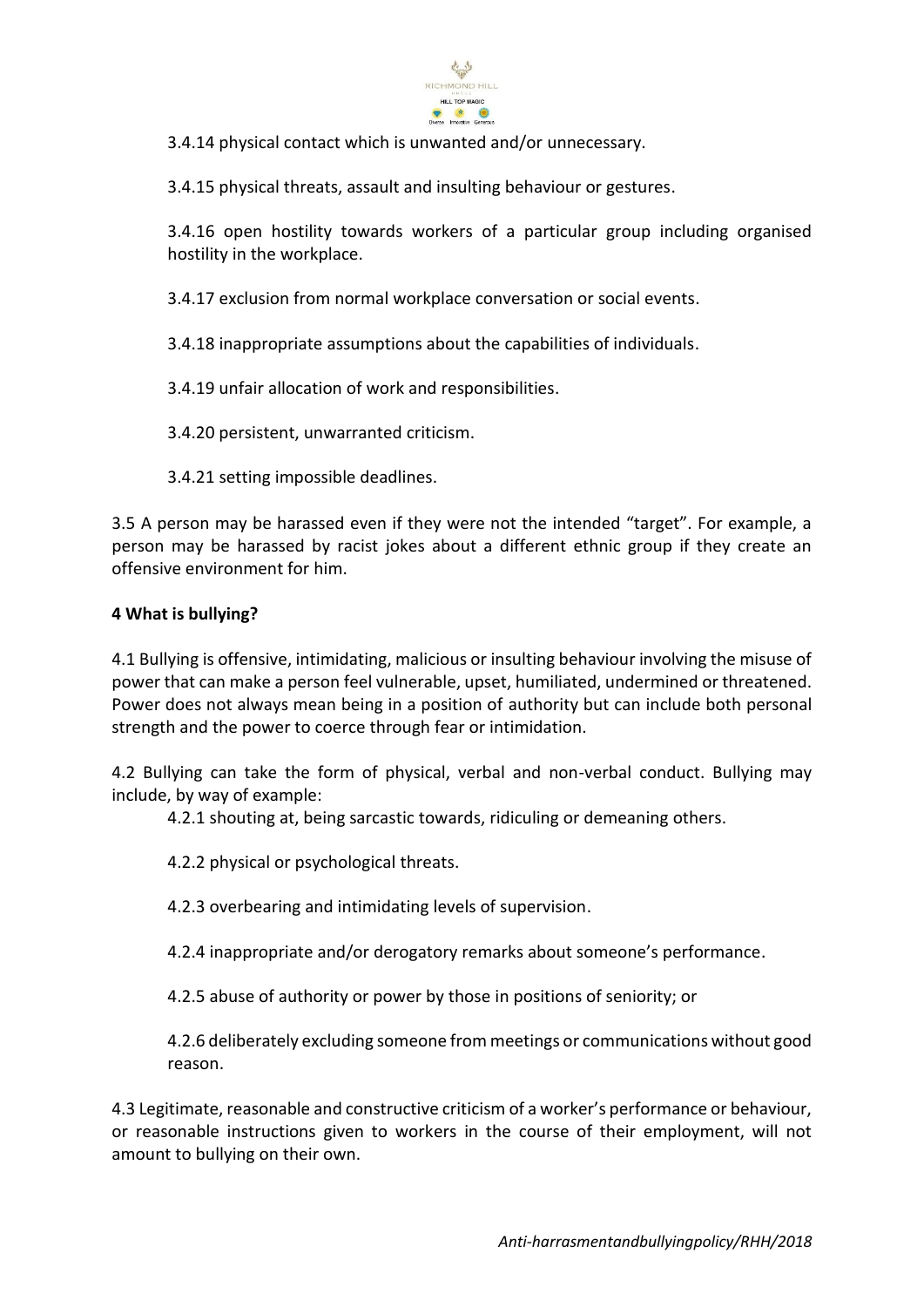

4.4 Staff should disclose any instances of harassment or bullying of which they become aware to the General Manager.

## **5 Informal steps**

5.1 If you are being bullied or harassed, you should initially consider raising the problem informally with the person responsible, if you feel able. You should explain clearly to them that their behaviour is not welcome or makes you uncomfortable. If this is too difficult or embarrassing, you should speak to your line manager or the Human Resources team, who can provide confidential advice and assistance in resolving the issue formally or informally.

5.2 If you are not certain whether an incident or series of incidents amount to bullying or harassment, you should initially contact your line manager or the Human Resources team informally for confidential advice.

5.3 If informal steps have not been successful or are not possible or appropriate, you should follow the formal procedure set out below.

## **6 Raising a formal complaint.**

6.1 If you wish to make a formal complaint about bullying or harassment, you should submit it in writing to the General Manager, whose role is to achieve a solution wherever possible and to respect the confidentiality of all concerned. If the matter concerns that person, you should refer it to the Human Resources Team.

6.2 Your written complaint should set out full details of the conduct in question, including the name of the harasser or bully, the nature of the harassment or bullying, the date(s) and time(s) at which it occurred, the names of any witnesses and any action that has been taken so far to attempt to stop it from occurring.

6.3 As a general principle, the decision whether to progress a complaint is up to you. However, we have a duty to protect all staff and may pursue the matter independently if, in all the circumstances, we consider it appropriate to do so.

#### **7 Formal investigations**

7.1 We will investigate complaints in a timely and confidential manner. Individuals not involved in the complaint or the investigation should not be told about it. The investigation will be conducted by someone with appropriate experience and no prior involvement in the complaint. The investigation should be thorough, impartial and objective, and carried out with sensitivity and due respect for the rights of all parties concerned.

7.2 We will arrange a meeting with you, usually within one week of receiving your complaint, so that you can give your account of events. You have the right to be accompanied by a colleague or a trade union representative of your choice, who must respect the confidentiality of the investigation. You will be given a provisional timetable for the investigation. The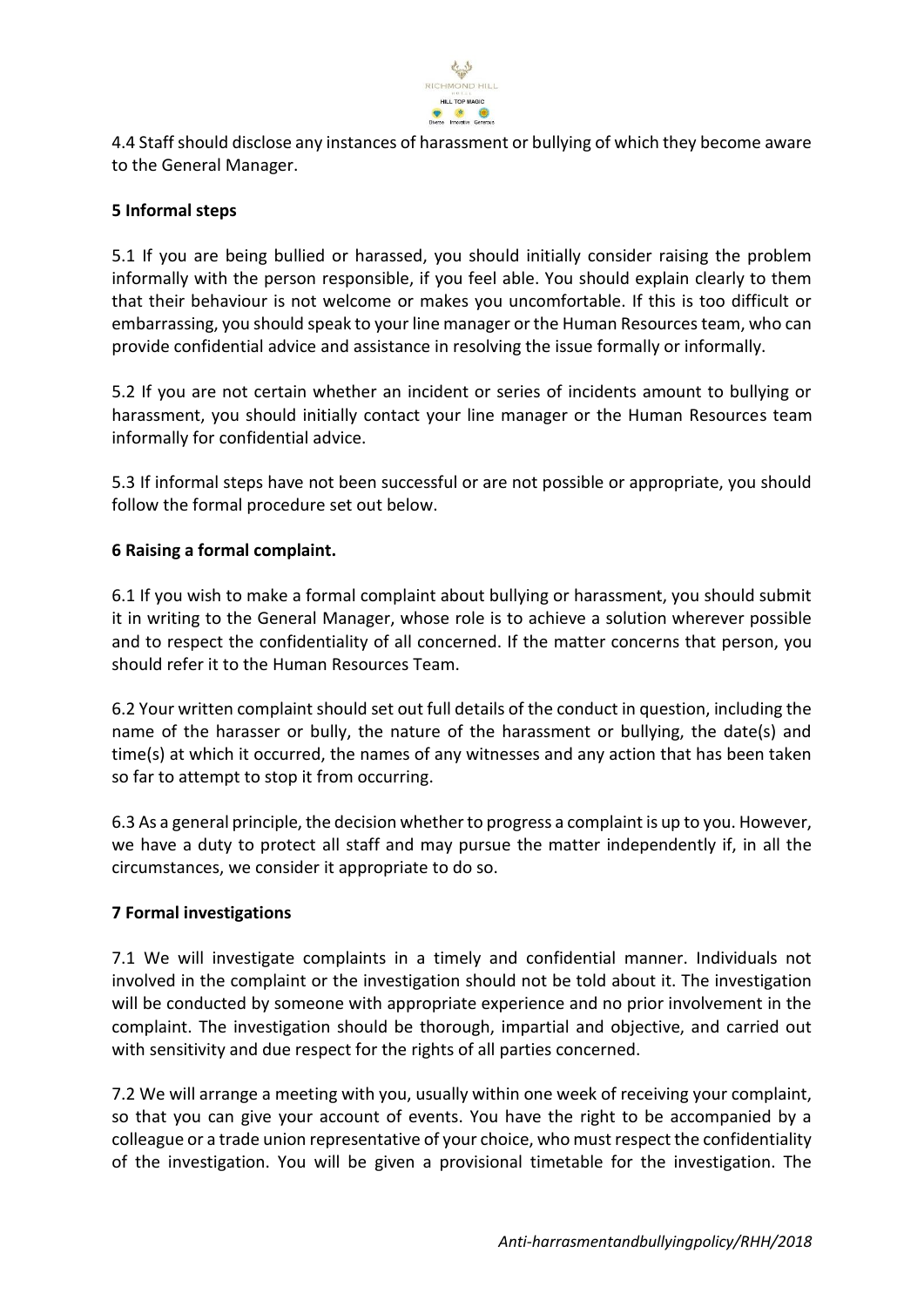

investigator will arrange further meetings with you as appropriate throughout the investigation.

7.3 Where your complaint is about an employee, we may consider suspending them on full pay or making other temporary changes to working arrangements pending the outcome of the investigation, if circumstances require. The investigator will also meet with the alleged harasser or bully who may also be accompanied by a colleague or trade union representative of their choice to hear their account of events. They have a right to be told the details of the allegations against them, so that they can respond.

7.4 Where your complaint is about someone other than an employee, such as a contractor, guest, service user, supplier, or visitor, we will consider what action may be appropriate to protect you and anyone involved pending the outcome of the investigation, bearing in mind the reasonable needs of the business and the rights of that person. Where appropriate, we will attempt to discuss the matter with the third party.

7.5 We will also seriously consider any request that you make for changes to your own working arrangements during the investigation. For example, you may ask for changes to your duties or working hours so as to avoid or minimise contact with the alleged harasser or bully.

7.6 It may be necessary to interview witnesses to any of the incidents mentioned in your complaint. If so, the importance of confidentiality will be emphasised to them.

7.7 At the end of the investigation, the investigator will submit a report to the Manager nominated to consider the complaint. This Manager will arrange a meeting with you, usually within a week of receiving the report, in order to discuss the outcome and what action, if any, should be taken. You have the right to be bring a colleague or a trade union representative to the meeting. A copy of the report and the Manager's findings will be given to you and to the alleged harasser.

# **8 Action following the investigation.**

8.1 If the Manager considers that harassment or bullying has occurred, prompt action will be taken to address it.

8.2 Where the harasser or bully is an employee the matter will be dealt with as a case of possible misconduct or gross misconduct under our Disciplinary Procedure.

8.3 Where the harasser or bully is a third party, appropriate action might include putting up signs setting out acceptable and unacceptable behaviour; speaking or writing to the person and/or their superior about their behaviour; or, in very serious cases, banning them from the premises or terminating a contract with them.

8.4 Whether or not your complaint is upheld, we will consider how best to manage the ongoing working relationship between you and the alleged harasser or bully. It may be appropriate to arrange some form of mediation and/or counselling, or to change the duties, working location or reporting lines of one or both parties.